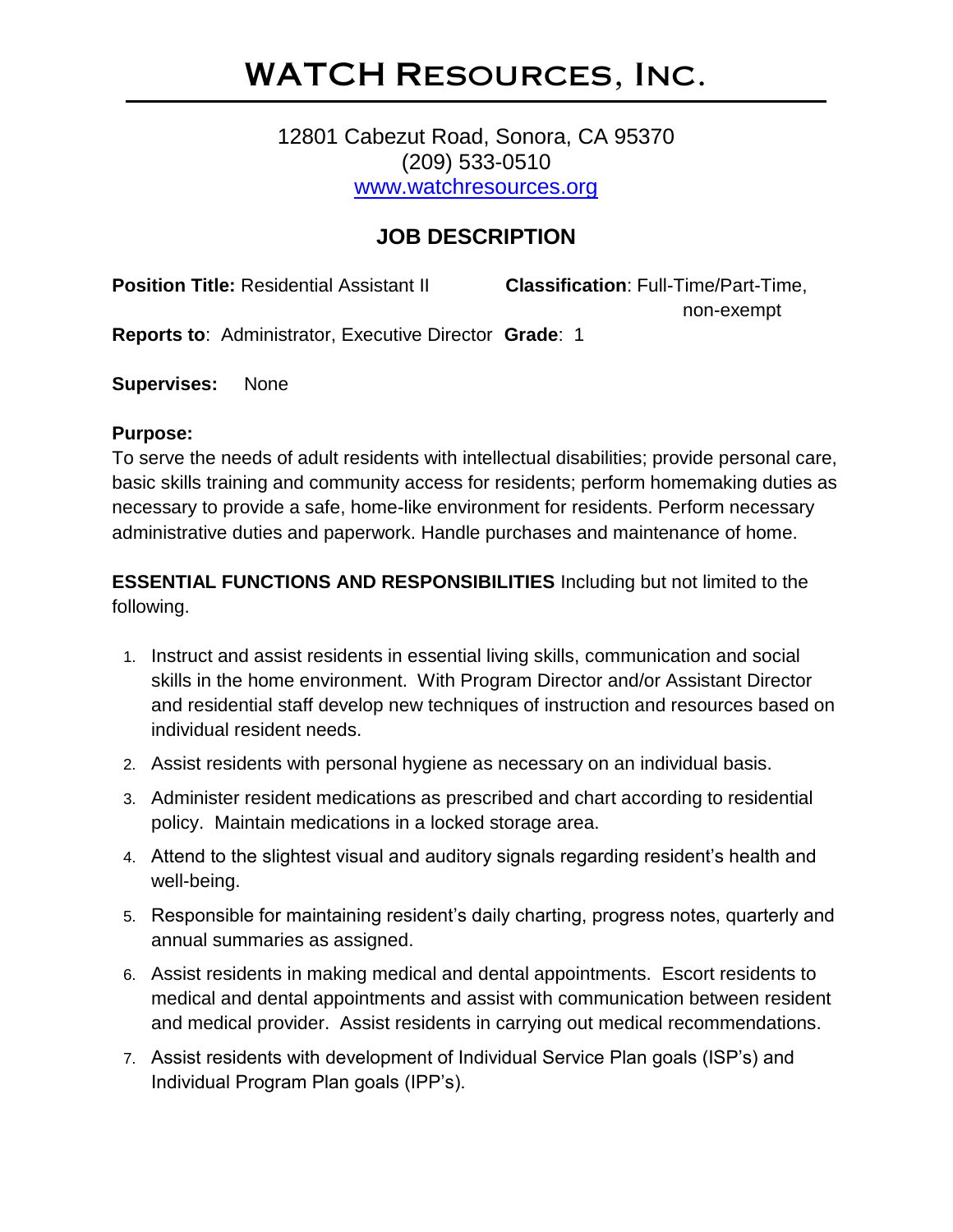- 8. With ID Team develop behavioral plans as needed; implement, monitor and document plan progress.
- 9. Responsible for household tasks as assigned. Household tasks may include: shopping for food and household supplies; house cleaning to include vacuuming, dusting and use of disinfectant type cleansers; laundry; meal preparation as per posted menu; serving and cleaning up after meals; yard work; and care of indoor and outdoor plants.
- 10. Escort residents to social /recreational activities in the community; provide training in community access and adapting to integrated settings.
- 11. Assist residents with shopping for clothing and personal items. Maintain residents clothing to include mending as necessary.
- 12. Meet with parents, Client Service Coordinator (CSC), program staff and others, on or off site, to discuss resident progress, concerns and review of their Individual Service Plan (ISP) and Individual Program Plan (IPP).
- 13. Attend resident meetings, residential facility and agency staff meetings, educational seminars, and other job-related meetings as requested.
- 14. Using an agency or personal vehicle transport residents as required to successfully completing assigned job duties.
- 15. Perform other duties and responsibilities as may be required for successful job performance.

**QUALIFICATION REQUIREMENTS:** To perform this job successfully, an individual must be able to perform each essential duty satisfactorily and be committed to the Mission of WATCH Resources, Inc. The requirements listed below are representative of the knowledge, skill and/or ability required. Reasonable accommodations may be made to enable an individual with disabilities to perform the essential functions in accordance with the Americans with Disabilities Act (ADA), 1991.

## **A. Education and/or Experience:**

- 1. High School diploma or equivalent required.
- 2. One year work experience required.
- 3. Direct service to intellectually disabled persons in a residential setting preferred.
- **B. Working Knowledge of:**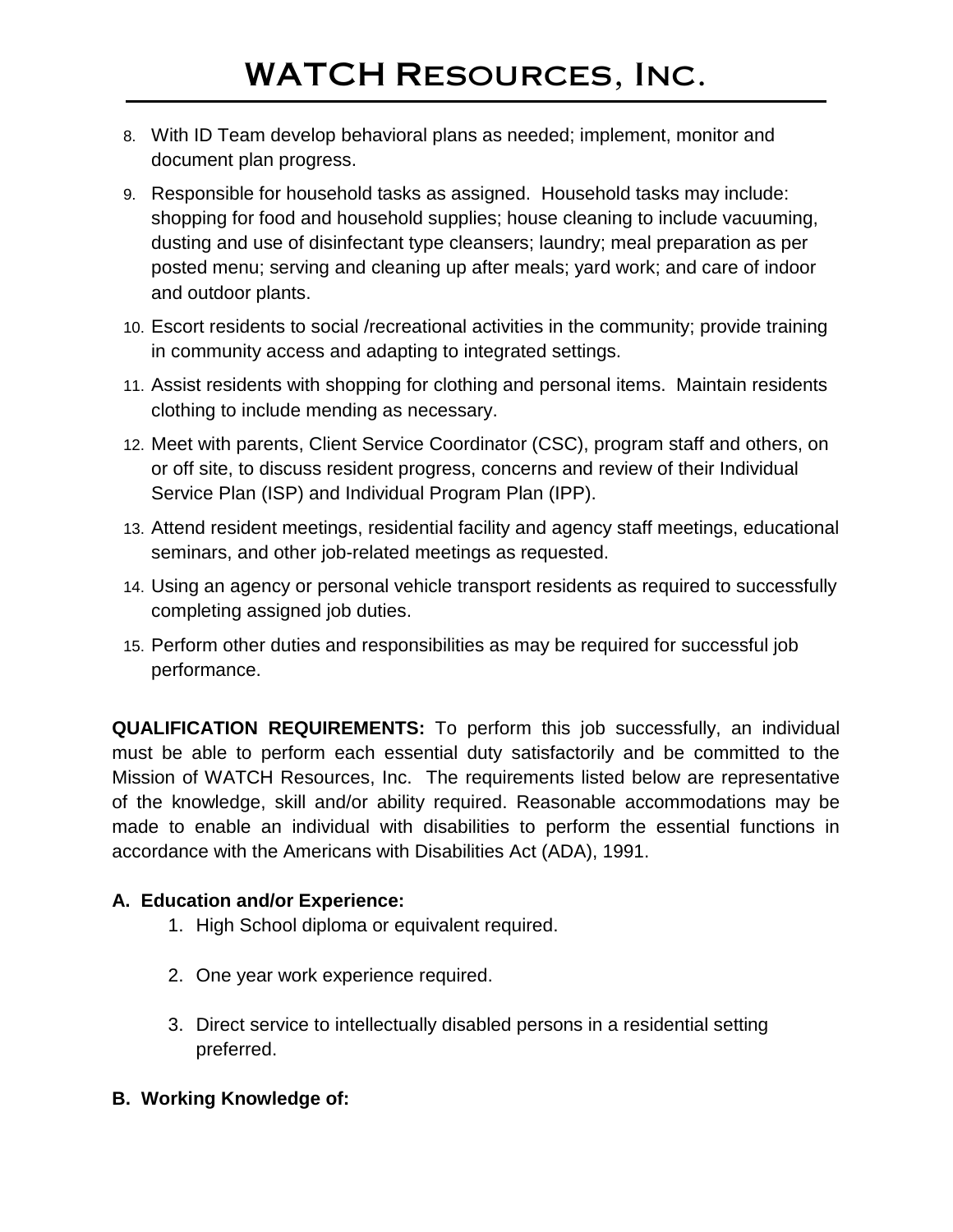- 1. Disabilities and related characteristics of individuals served by the agency, to deal positively and creatively with intellectually disabled adults preferred.
- 2. Effective interpersonal communication skills.

#### **C. Language Skills:**

- 1. Ability to communicate verbally and in writing.
- 2. Good writing skills.
- 3. Basic computer skills or the ability to learn the necessary computer skills.
- 4. Ability to use and understand the language known by the residents of the home.

## **D. Reasoning Abilities:**

- 1. Follow written and verbal directions.
- 2. Adhere to instructional and behavior plans.
- 3. Ability to establish and maintain professional, cooperative relationships with residents, resident families, agencies, fellow employees and general public.
- 4. Report incidents of real or alleged harm, abuse, or behavior changes as required by law and WATCH policy.

## **E. Certificates, Licenses, Registrations:**

- 1. Possession of a valid California Motor Vehicle Operators License and a clear driving record determined by a Department of Motor Vehicles record. Must be able to qualify for WATCH Resources, Inc. auto insurance coverage.
- 2. Health screening including a drug and alcohol screening and TB test performed by a WATCH Resources, Inc. designated physician verifying ability to complete the essential functions of the job and confirming the absence of contagious disease.
- 3. Department of Justice criminal record clearance.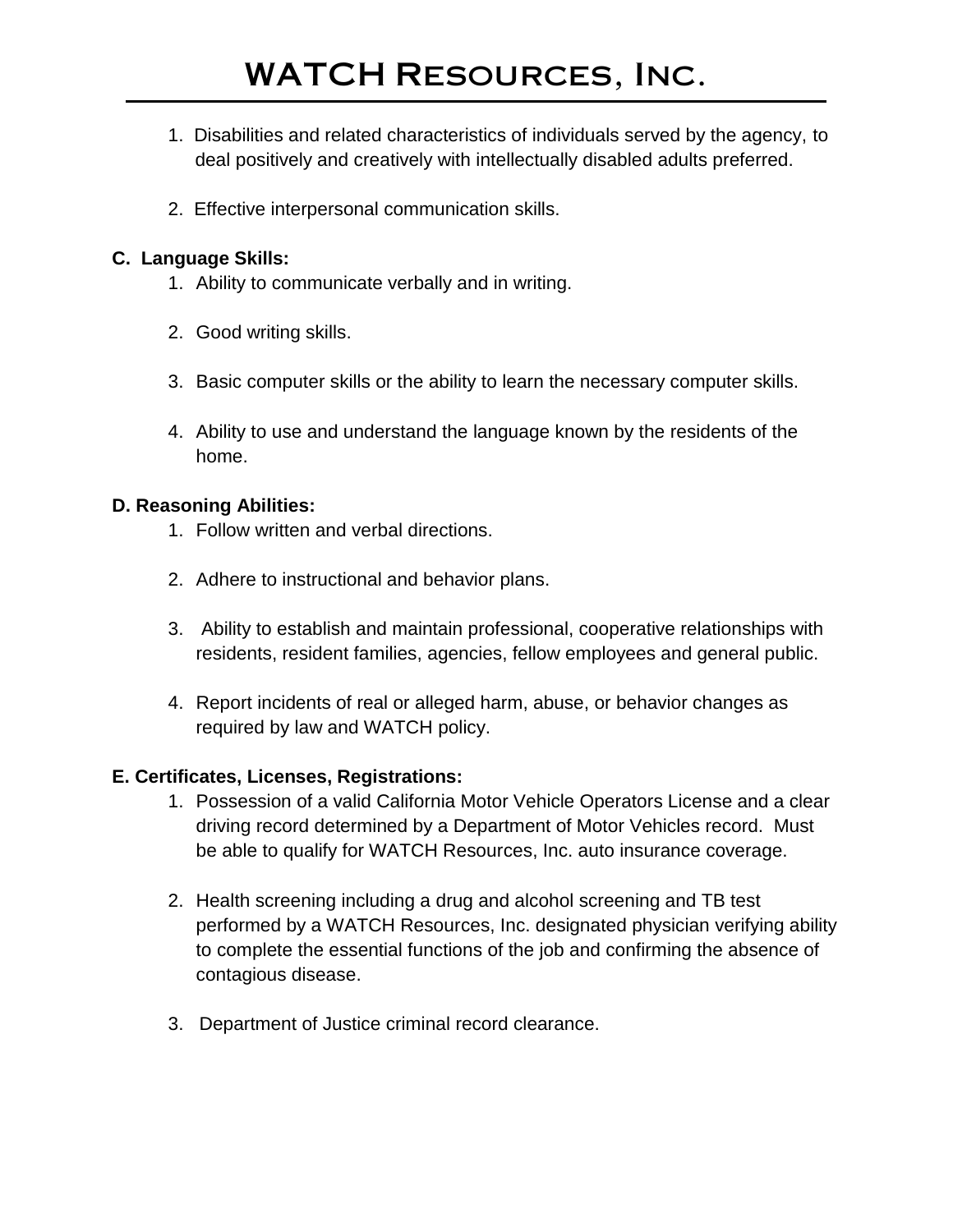- 4. Possession of or the ability to acquire a Red Cross First Aid and CPR Certificate.
- 5. Must obtain and maintain the Direct Support Professional certification as required by Valley Mountain Regional Center.

**SUMMARY OF CUSTOMARY PHYSICAL DEMANDS:** The physical demands described below are representative of those that must be met by an employee to successfully perform the essential functions of this job. Reasonable accommodations may be made to enable an individual with disabilities to perform the essential functions.

#### **Constantly (over 66%)** walking

**Frequently (34-66%)** standing, bending over, pushing/pulling, lifting/carrying less than 10 lbs., subjecting skin/hands to water and repetitive hand use.

**Occasionally (1%-33%)** sitting, reaching overhead, balancing, lifting/carrying 20- 50 lbs., exposed to chemicals, utilizing foot controls and firm grasping required..

#### **Hazards, Working Conditions, Equipment Used:**

Working Conditions include: High Noise Levels, Walking on Uneven Ground

Possible Exposures include; Blood/Body Fluids,

#### Equipment Used:

- Driving Vehicles/Equipment
	- i. Must be able to drive to and attend events and meetings as well as transport consumers.
- Operating Equipment/Machinery
	- *Computer, Fax Machine, Calculator, Printer/Copier, Telephone*
- Personal Protective Equipment (PPE)
	- i. Safety Equipment *ear plugs, goggles, etc*

Regarding Use of Senses: Hearing Impairment Acceptable, Color Vision Impairment Acceptable, Clear Vision at 20 Inches or Less Required, Clear Vision at 20 Feet or More Required.

**Work Environment:** The work environment conditions described here are representative of those any employee may encounter while performing the essential functions of the job. Reasonable accommodations may be made to enable an individual with disabilities to perform the essential functions.